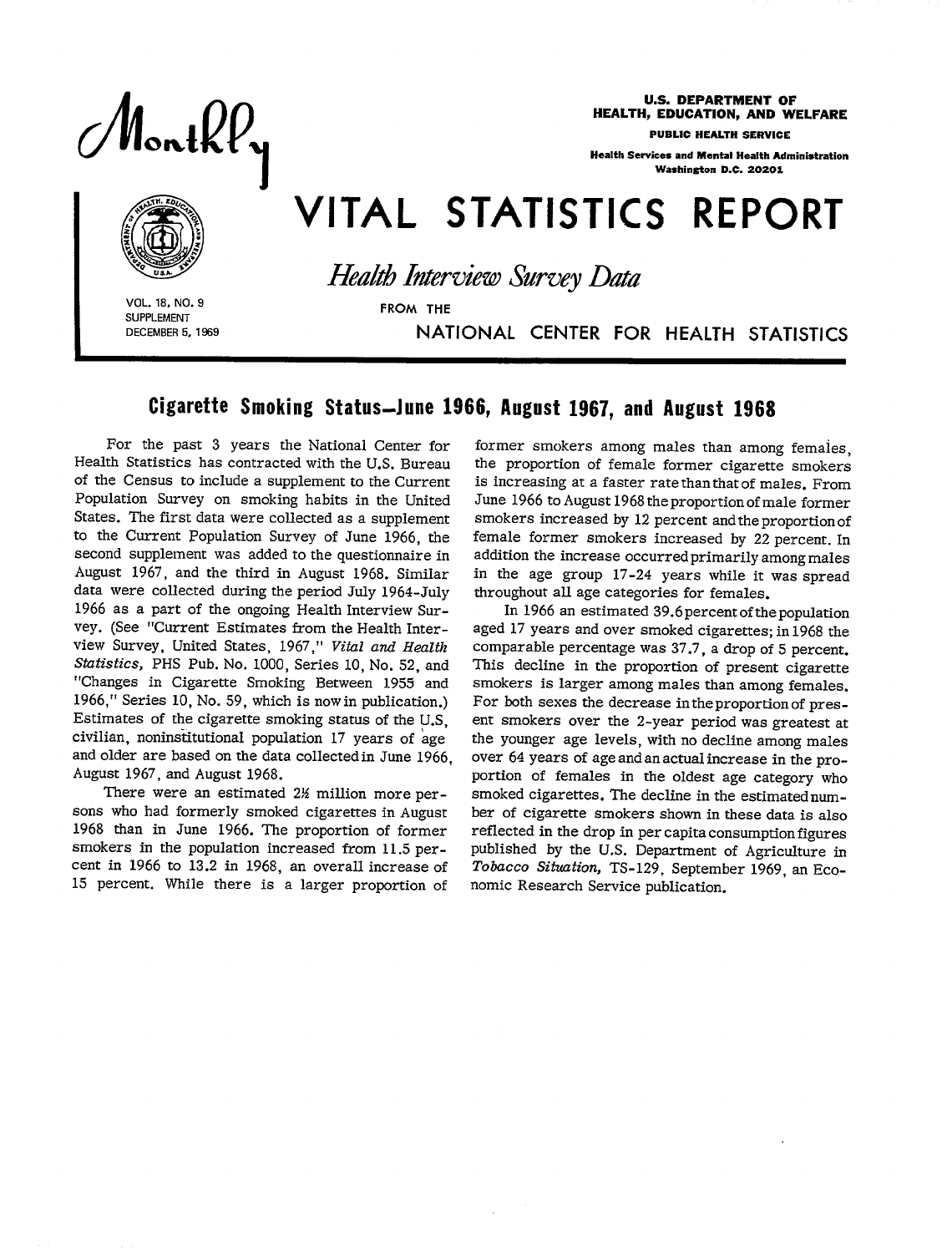$\mathcal{L}$ 

#### 2 MONTHLY VITAL STATISTICS REPORT

| Sex and age                                    | Number<br>оf               | Cigarette smoking status |                   |                  |                 |                           |  |
|------------------------------------------------|----------------------------|--------------------------|-------------------|------------------|-----------------|---------------------------|--|
|                                                | persons<br>in<br>thousands | Total<br>population      | Present<br>smoker | Former<br>smoker | Never<br>smoked | Unknown 1f<br>ever smoked |  |
| <b>BOTH SEXES</b>                              |                            |                          |                   |                  |                 |                           |  |
| Total, 17 years and over-------------          | 124,500                    | 100.0                    | 39.6              | 11.5             | 46.4            | 2.5                       |  |
| 17-24 years----------------------------------- | 22,711                     | 100.0                    | 37.6              | 4.4              | 55.7            | 2.3                       |  |
| 25-44 years----------------------------------- | 45.132                     | 100.0                    | 49.6              | 11.7             | 36.7            | 2.0                       |  |
| 45-64 years----------------------------------  | 38,960                     | 100.0                    | 40.2              | 14.5             | 42.4            | 3.0                       |  |
| 65 years and over----------------------------- | 17,697                     | 100.0                    | 15.3              | 13.8             | 68.0            | 2.9                       |  |
| MALE                                           |                            |                          |                   |                  |                 |                           |  |
| Total, 17 years and over------------------     | 58,469                     | 100.0                    | 48.6              | 17.2             | 31.4            | 2.8                       |  |
| 17-24 years----------------------------------  | 10.529                     | 100.0                    | 44.4              | 4.6              | 48.3            | 2.7                       |  |
| 25-44 years----------------------------------- | 21,536                     | 100.0                    | 57.9              | 16.0             | 23.9            | 2.2                       |  |
| 45-64 years----------------------------------- | 18,688                     | 100.0                    | 50.1              | 21.9             | 24.8            | 3,3                       |  |
| 65 years and over----------------------------- | 7,717                      | 100.0                    | 24.6              | 26.7             | 45.4            | 3.2                       |  |
| <b>FEMALE</b>                                  |                            |                          |                   |                  |                 |                           |  |
| Total, 17 years and over-----------------      | 66,031                     | 100.0                    | 31.6              | 6.5              | 59.7            | 2, 2                      |  |
| 17-24 years----------------------------------- | 12,182                     | 100.0                    | 31.6              | 4.2              | 62.2            | 2.0                       |  |
| 25-44 years----------------------------------- | 23,596                     | 100.0                    | 42.1              | 7.9              | 48.3            | 1,7                       |  |
| 45-64 years----------------------------------- | 20,272                     | 100.0                    | 31.1              | 7.6              | 58.7            | 2.6                       |  |
| 65 years and over----------------------------- | 9,980                      | 100.0                    | 8.1               | 3.8              | 85.5            | 2,6                       |  |

.<br>" Table 1. Number and percent distribution of persons 17 years of age and over in population, by cigarette smoking status according to sex and age: United States, Current Population Survey, June 1966

NOTE: For official population estimates for more general use, see U.S. Bureau of the Census reports on the civilian population<br>of the United States in Current Population Reports, Series P-20, P-25, and P-60.

\*

|                                                | Number<br>оf               | Cigarette smoking status |                   |                  |                 |                           |  |  |
|------------------------------------------------|----------------------------|--------------------------|-------------------|------------------|-----------------|---------------------------|--|--|
| Sex and age                                    | persons<br>in<br>thousands | Total<br>population      | Present<br>smoker | Former<br>smoker | Never<br>smoked | Unknown if<br>ever smoked |  |  |
| <b>BOTH SEXES</b>                              |                            |                          |                   |                  |                 |                           |  |  |
| Total, 17 years and over-----------            | 126,579                    | 100.0                    | 39.1              | 12.3             | 46.2            | 2,5                       |  |  |
| 17-24 years----------------------------------- | 23,377                     | 100.0                    | 37.0              | 4.9              | 55.8            | 2.4                       |  |  |
| 25-44 years----------------------------------- | 45,488                     | 100.0                    | 48.5              | 12.6             | 36.9            | 2.0                       |  |  |
| 45-64 years----------------------------------- | 39,649                     | 100.0                    | 40.0              | 15.2             | 42.0            | 2.8                       |  |  |
| 65 years and over----------------------------- | 18,064                     | 100.0                    | 16.0              | 14.4             | 66.5            | 3.1                       |  |  |
| MALE                                           |                            |                          |                   |                  |                 |                           |  |  |
| Total, 17 years and over-----------------      | 59,248                     | 100.0                    | 47.8              | 18.2             | 31.4            | 2.6                       |  |  |
|                                                | 10,739                     | 100.0                    | 43.8              | 5.2              | 48.3            | 2.7                       |  |  |
| 25-44 years----------------------------------- | 21,733                     | 100.0                    | 56.3              | 16.9             | 24.9            | 2,0                       |  |  |
| 45-64 vears----------------------------------- | 18,956                     | 100.0                    | 49.6              | 23.1             | 24.4            | 2.9                       |  |  |
| 65 years and over----------------------------- | 7.821                      | 100.0                    | 25.5              | 27.8             | 43.4            | $3 - 3$                   |  |  |
| FEMALE                                         |                            |                          |                   |                  |                 |                           |  |  |
| Total, 17 years and over-----------------      | 67,330                     | 100.0                    | 31.4              | 7.0              | 59.3            | 2.3                       |  |  |
| 17-24 years----------------------------------- | 12.638                     | 100.0                    | 31.2              | 4.7              | 62.1            | 2.0                       |  |  |
| 25-44 years----------------------------------- | 23,755                     | 100.0                    | 41.3              | 8.8              | 48.0            | 1.9                       |  |  |
| 45-64 years----------------------------------- | 20,694                     | 100.0                    | 31.3              | 7.9              | 58.1            | 2.7                       |  |  |
| 65 years and over----------------------------- | 10,243                     | 100.0                    | 8,7               | 4.2              | 84.2            | 2.9                       |  |  |

Table 2. Number and percent distributionof persons 17 years of age and over in population, by cigarette smoking status according to sex and age: United States, Current Population Survey, August 1967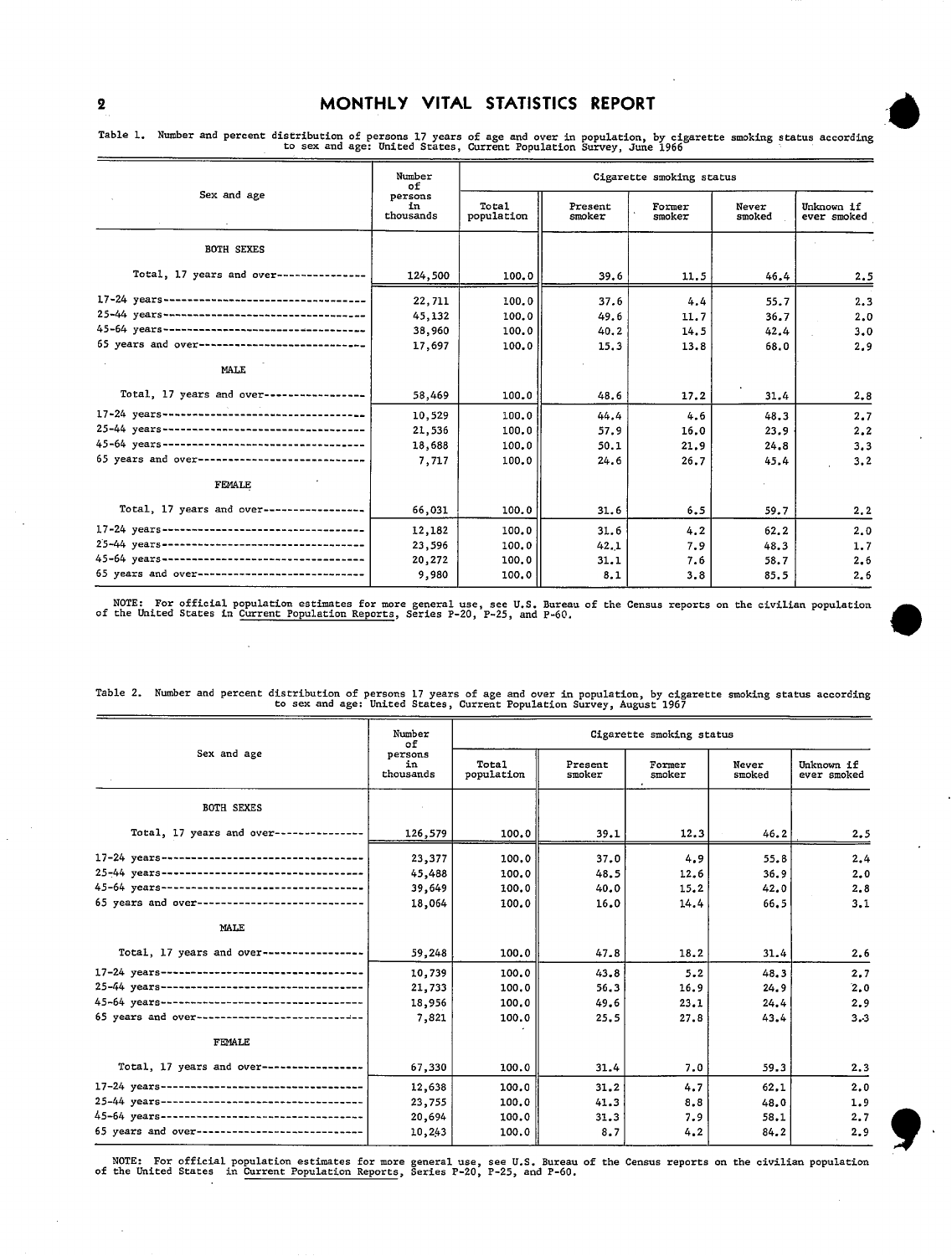| Sex and age                                    | Number<br>of                | Cigarette smoking status |                   |                  |                 |                           |  |
|------------------------------------------------|-----------------------------|--------------------------|-------------------|------------------|-----------------|---------------------------|--|
|                                                | persons<br>in.<br>thousands | Total<br>population      | Present<br>smoker | Former<br>snoker | Never<br>smoked | Unknown if<br>ever smoked |  |
| <b>BOTH SEXES</b>                              |                             |                          |                   |                  |                 |                           |  |
| Total, 17 years and over---------------        | 128,556                     | 100.0                    | 37.7              | 13,2             | 46.9            | 2.3                       |  |
|                                                | 23,962                      | 100.0                    | 34.8              | 5.8              | 57.3            | 2.1                       |  |
| 25-44 years----------------------------------- | 45,985                      | 100.0                    | 47.1              | 13.6             | 37.5            | 1.7                       |  |
|                                                | 40,227                      | 100.0                    | 38.5              | 16.1             | 42.7            | 2.7                       |  |
| 65 years and over----------------------------- | 18,381                      | 100.0                    | 15.9              | 15.2             | 65.9            | 2.9                       |  |
| MALE                                           |                             |                          |                   |                  |                 |                           |  |
| Total, 17 years and over------------------     | 60,073                      | 100.0                    | 45.9              | 19.2             | 32.6            | 2.3                       |  |
|                                                | 10,987                      | 100.0                    | 41.3              | 6.5              | 50.0            | 2.2                       |  |
| 25-44 years----------------------------------- | 21,987                      | 100.0                    | 54.7              | 17.8             | 25.8            | 1.7                       |  |
|                                                | 19,189                      | 100.0                    | 47.3              | 24.0             | 26.0            | 2.7                       |  |
| 65 years and over----------------------------- | 7,910                       | 100.0                    | 24.5              | 28.8             | 43.4            | 3.3                       |  |
| FEMALE                                         |                             |                          |                   |                  |                 |                           |  |
| Total, 17 years and over------------------     | 68,483                      | 100.0                    | 30.5              | 7.9              | 59.4            | 2,2                       |  |
|                                                | 12,975                      | 100.0                    | 29.4              | 5.3              | 63.4            | 1.9                       |  |
| 25-44 years----------------------------------- | 23,998                      | 100.0                    | 40.2              | 9.8              | 48.2            | 1.7                       |  |
|                                                | 21,039                      | 100.0                    | 30.5              | 8.8              | 57.9            | 2.7                       |  |
| 65 years and over----------------------------- | 10,471                      | 100.0                    | 9.5               | 4.9              | 82.9            | 2.7                       |  |

MONTHLY VITAL STATISTICS REPORT 3<br>Table 3. Number and percent distribution of persons 17 years of age and over in population, by cigarette smoking status according<br>to sex and age: United States, Current Population Survey,

of NOTE: For official population estimates for more general use, see U.S. Bureau of the Census reports on the civilian population<br>of the United States in <u>Current Population Reports</u>, Series P-20, P-25, and P-60.

 $\bar{z}$ 

 $\mathbb{C}$